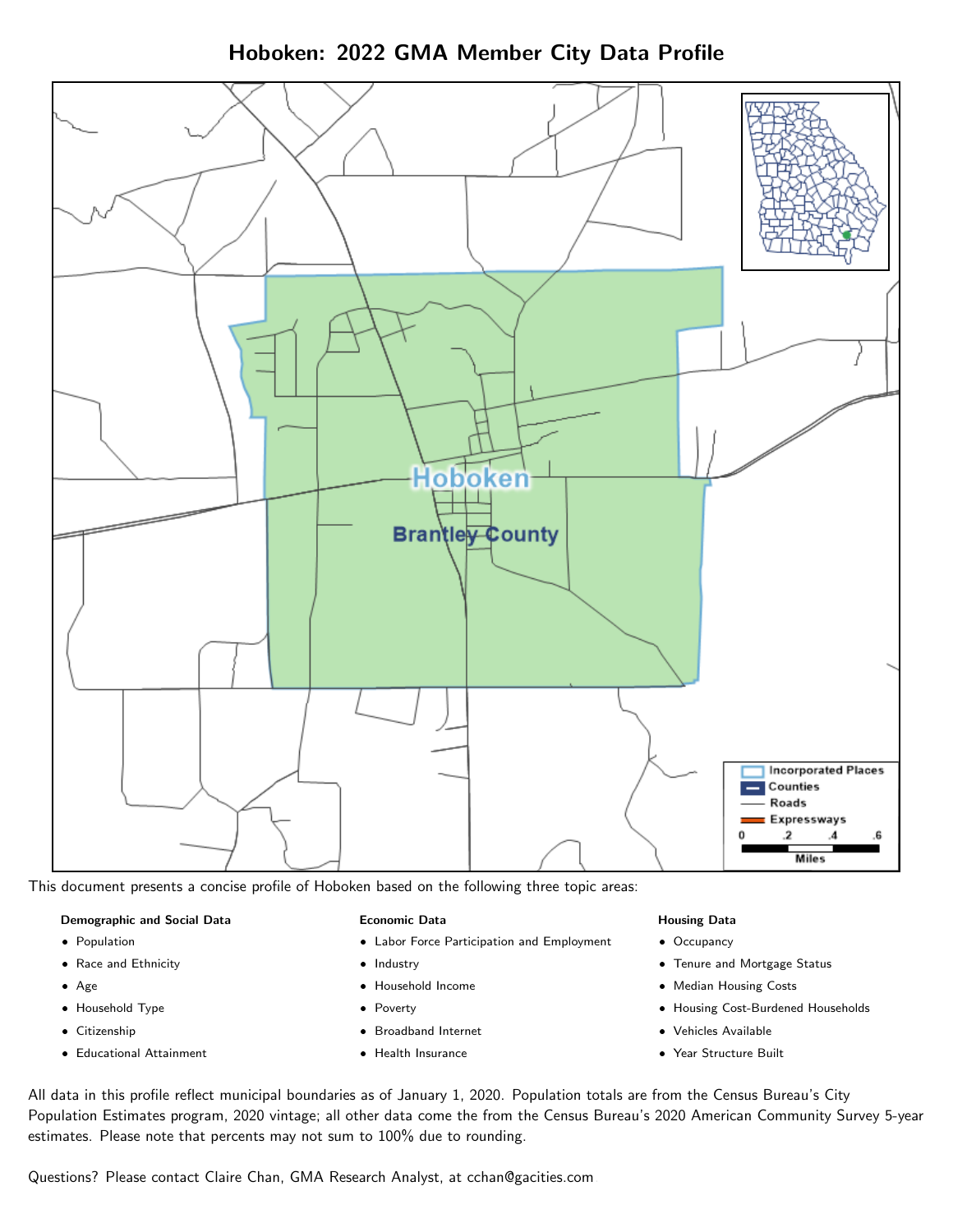# Hoboken: Demographic and Social



Age 0% 2% 4% 6% 8% 10% Male **Female** 10% 8% 6% 4% 2% 85 and over 80-84 75-79 70-74 65-69 60-64 55-59 50-54 45-49 40-44 35-39 30-34 25-29 20-24 15-19  $10-14$ 5-9 Under 5

#### **Citizenship**

|  | <b>Native Born</b><br>100% |  |  |
|--|----------------------------|--|--|
|  |                            |  |  |

Source: American Community Survey, 2020 5-year estimates, table B05002 Source: American Community Survey, 2020 5-year estimates, table B15002

#### Race and Ethnicity



Source: U.S. Census Bureau, City Population Estimates, 2020 vintage Source: American Community Survey, 2020 5-year estimates, table B03002

#### Household Type



Source: American Community Survey, 2020 5-year estimates, table B01001 Source: American Community Survey, 2020 5-year estimates, table B11001

#### Educational Attainment



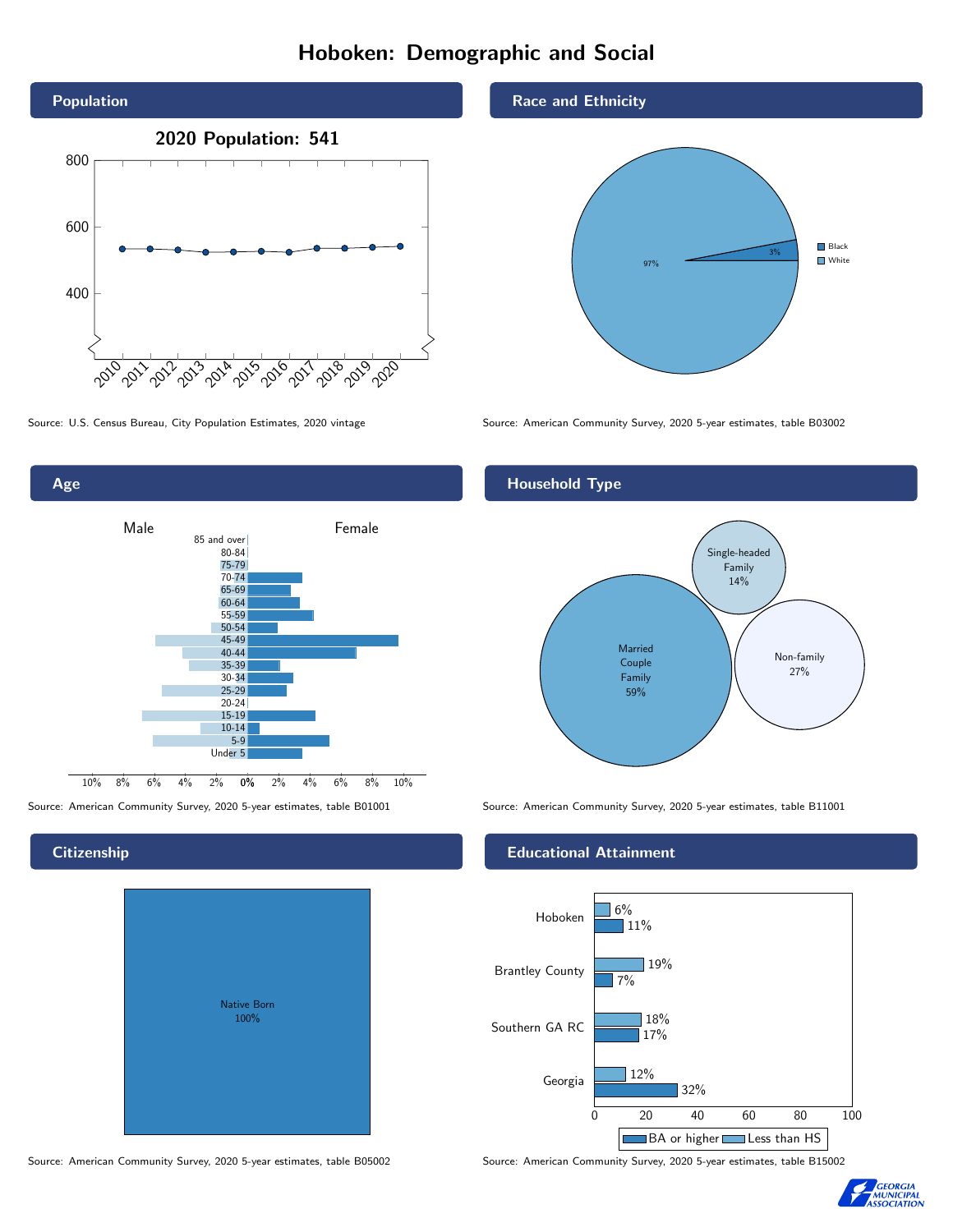# Hoboken: Economic



Source: American Community Survey, 2020 5-year estimates, table B23001 Note: Unemployment rate is based upon the civilian labor force.

#### Industry

| Agriculture, forestry, fishing and hunting, and mining      |       |  |  |
|-------------------------------------------------------------|-------|--|--|
| Construction                                                |       |  |  |
| Manufacturing                                               |       |  |  |
| <b>Wholesale Trade</b>                                      | $0\%$ |  |  |
| Retail Trade                                                | 33%   |  |  |
| Transportation and warehousing, and utilities               |       |  |  |
| Information                                                 | $4\%$ |  |  |
| Finance and insurance, real estate, rental, leasing         |       |  |  |
| Professional, scientific, mgt, administrative, waste mgt    |       |  |  |
| Educational services, and health care and social assistance |       |  |  |
| Arts, entertainment, recreation, accommodation, food        |       |  |  |
| service                                                     |       |  |  |
| Other services, except public administration                |       |  |  |
| Public administration                                       |       |  |  |

Source: American Community Survey, 2020 5-year estimates, table C24030



Source: American Community Survey, 2020 5-year estimates, tables B19013 and B19025 Source: American Community Survey, 2020 5-year estimates, table B17010



Source: American Community Survey, 2020 5-year estimates, table B28002 Source: American Community Survey, 2020 5-year estimates, table B18135

#### Poverty



### **Health Insurance**